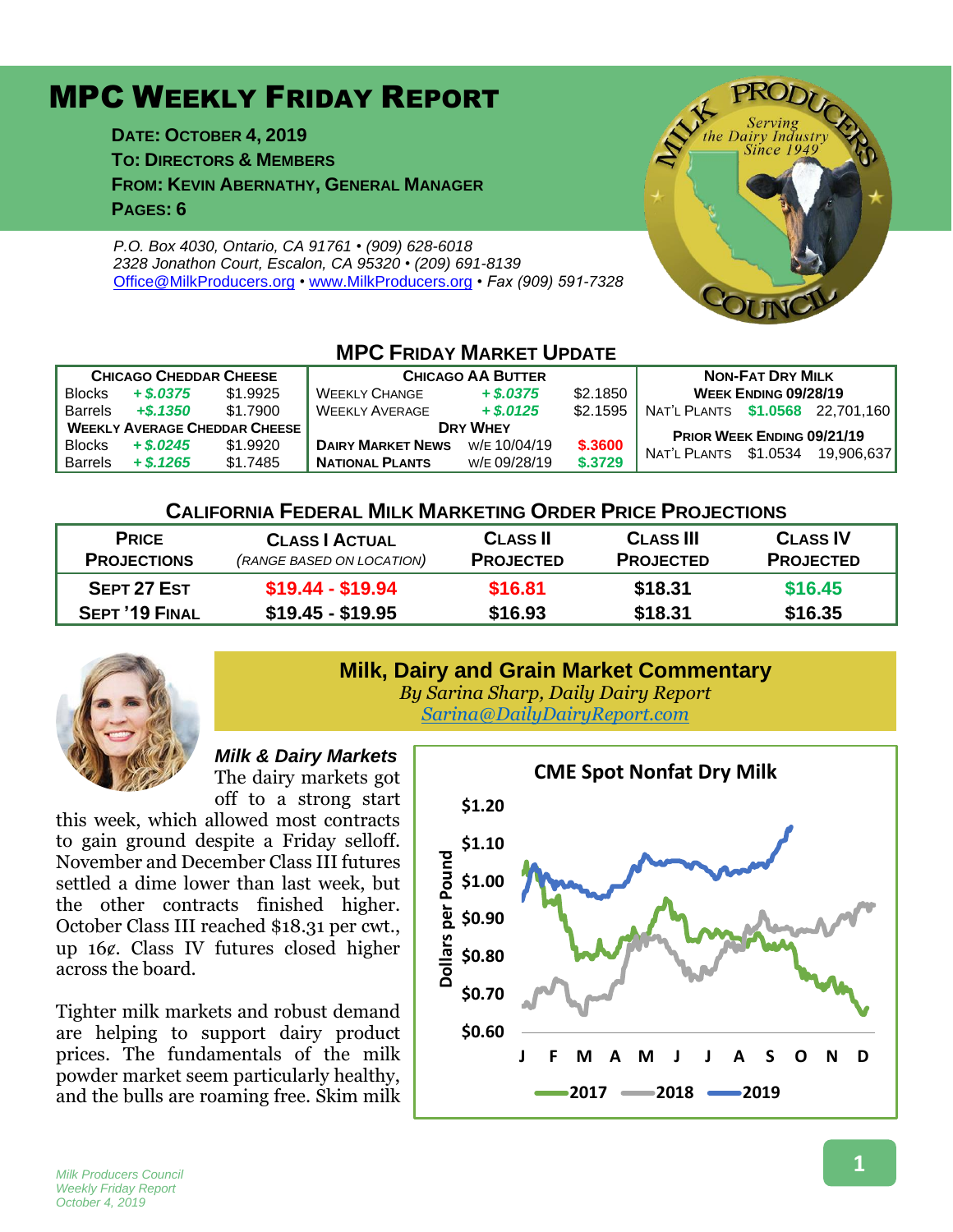

powder (SMP) prices jumped 2.7% at the Global Dairy Trade (GDT) auction on Tuesday, to the equivalent of nonfat dry milk (NDM) at \$1.29 per pound. CME spot NDM climbed 3.5¢ to \$1.145. Both GDT SMP and spot NDM stand at their highest values since March 2015. USDA's *Dairy Market News* also reports rising prices around the country.

In August, NDM/SMP output totaled 183.6 million pounds, up 3.9% from a year ago. The year-over-year increase was a bit surprising, but in light of falling stocks and rising prices, it simply confirms that demand is strong. U.S. milk powder exports fell

short of last year's record-breaking volumes once again in August, but they remain historically high. Foreign buyers are competing for powder with U.S. cheese makers, who are using skim milk solids to fortify their vats while milk is tight, and cheese is pricey. Milk powder stocks are falling around the world and prices are rising accordingly.

High domestic prices restrained U.S. cheese exports and boosted imports in August. Tariffs on European cheese imports will take effect later this month, which could reduce U.S. cheese imports going forward. Eight of our top 10 suppliers of imported cheese are in the EU-28 and will be subject to the new tariffs. The tariffs could also slow the flow of butter from Ireland to U.S. retailers.

U.S. cheese output reached 1.1 billion pounds in August, up 2.2% from a year ago. Production of American-style cheese reached the highest level in nearly a century of USDA record-keeping, up 5.1% from a year ago. With a mild summer and



a larger milk-cow herd, Idaho boosted American cheese output 20.9% from a year ago in August. Expanded processing capacity in Iowa compelled the Hawkeye State to expand American cheese production by 17.6%. Cheese futures retreated today on the heels of the Dairy Products report. However, fresh cheese remains tight. CME spot Cheddar blocks climbed 3.75¢ this week to \$1.9925. Barrels surged 13.5¢ to \$1.79. The strength in barrels is at odds with reports that barrels remain abundant.

S pot butter rallied 3.75 $\epsilon$  this week to \$2.185. But the futures retreated. Cream is cheap and so is imported butterfat, which is boosting U.S. output and inventories. Butter production totaled 136.4 million pounds in August, up 2.1% from a year ago. The U.S. brought in 11 million pounds of butter in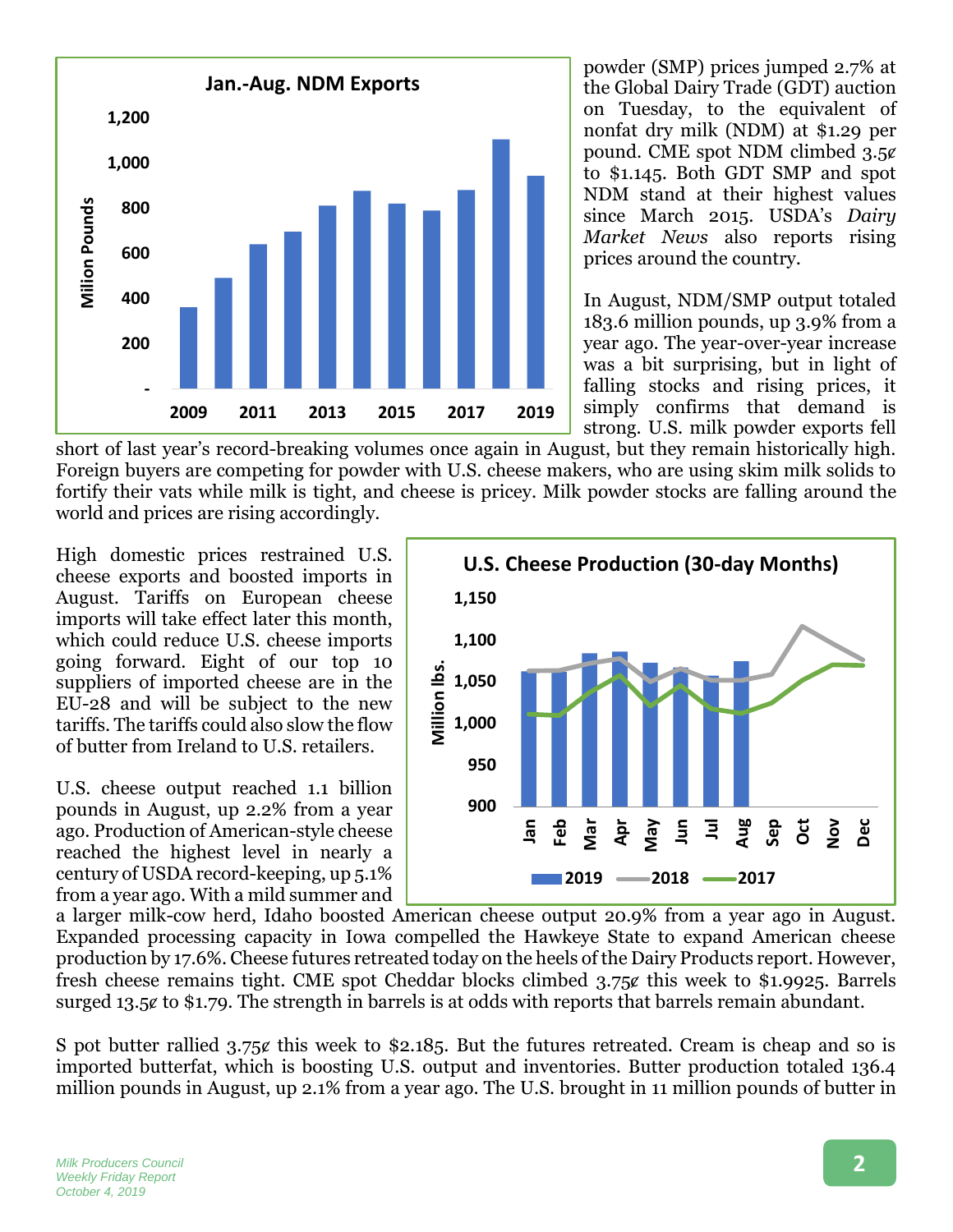August – the highest volume in more than two decades – and sent just 3.4 million pounds to foreign buyers.



Whey prices continue to slump. Spot whey fell  $2¢$  this week to  $32.75¢$ . Trading volume was immense, with 80 loads changing hands in Chicago. Driven by higher cheese production, dry whey output surged 7.5% from a year ago to 83.3 million pounds in August. Whey stocks increased 5 million pounds from July to August, but they remained 1.5% below August 2018 levels.

U.S. dry whey exports fell 33.1% yearover-year in August to 30.1 million pounds. Year-to-date whey powder exports have fallen to a 15-year low. China recently exempted U.S. whey permeate from retaliatory tariffs, which could help stabilize U.S. whey product exports. However, the swine herd has shrunk

dramatically throughout Southeast Asia due to the spread of African swine fever. Global whey demand could remain anemic until the disease runs its course in the region and hog growers look to rebuild their herds. When they do, they'll likely be inclined to feed more whey per piglet than they did in the past. But there will be considerably fewer piglets to consume imported whey.

USDA announced the September Class III price at  $$18.31$  per cwt., up 71 $\ell$  from August and up \$2.22 from September 2018. This marks the highest Class III price since November 2014. Class IV milk slipped 39¢ in September. But, at  $$16.35$ , it was  $$1.54$  higher than in September 2018. With Class III milk above \$18 and forecasted to stay there in October and November, dairy producers are on firmer financial footing. But there is no sign that they will add enough cows to flood the markets with milk and throttle this hard-won pay-price. Judging by slaughter volumes, the U.S. dairy herd is still shrinking. In the week ending September 21, dairy cow slaughter was 64,524 head, up 6.3% from the same



week a year ago. This was the highest dairy cow kill ever for this time of year. Year-to-date slaughter is still 3.4% ahead of the already sky-high 2018 pace, and the dairy herd is much smaller. It's likely to stay that way for a while longer, it seems.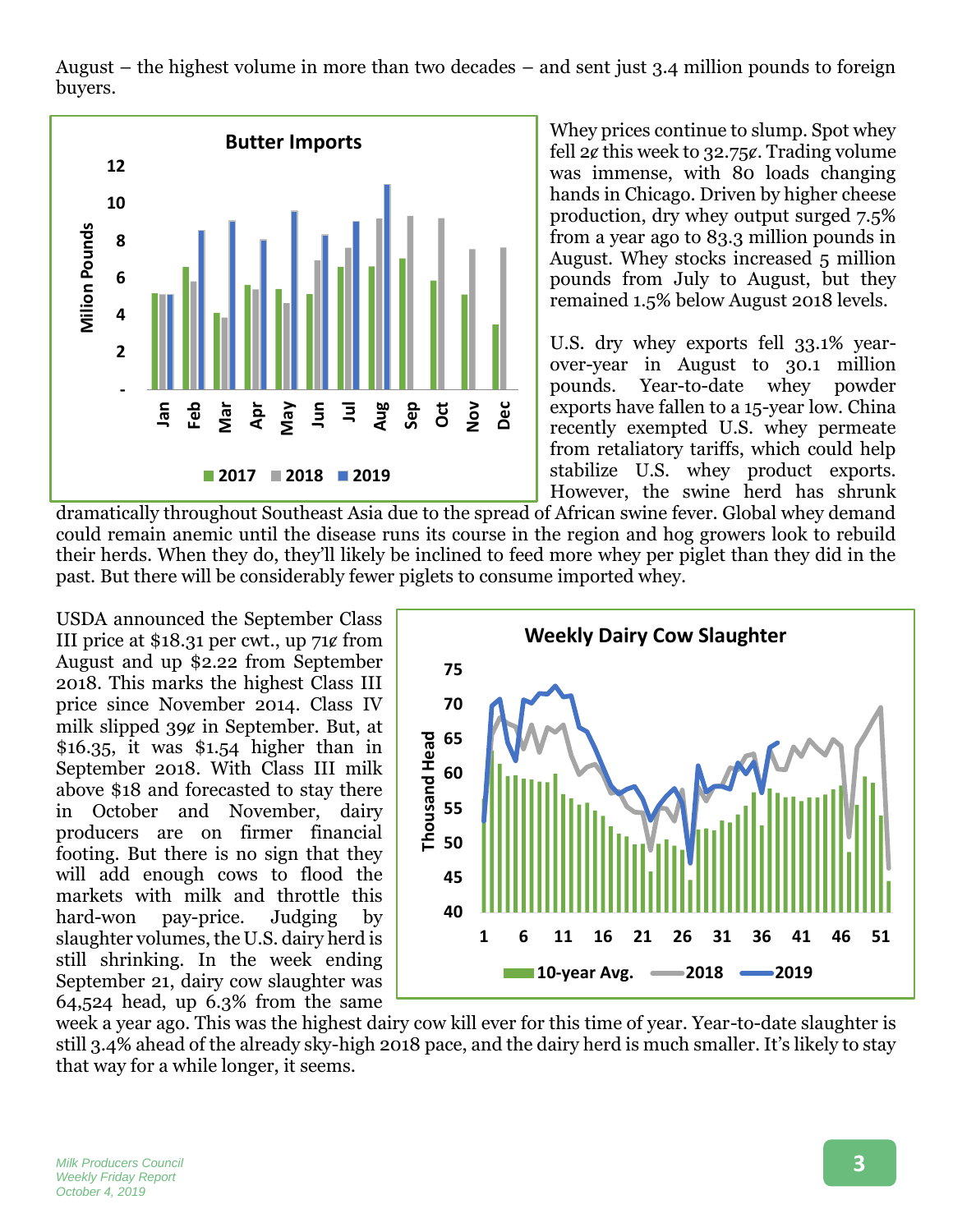### *Grain Markets*

USDA shocked the grain markets this week. In the quarterly Grain Stocks report, the agency sheared its estimates of September 1 corn and soybean stocks to unexpectedly low levels. The lower stocks figures imply stronger demand than USDA has reported in its monthly balance sheets and help to explain why the stubbornly high corn basis has not coaxed farmers to sell more of last year's crop. Their bins were not as full in reality as they were on paper. The Grain Stocks report propelled the feed markets sharply higher on Monday. The weather forecast helped to sustain the gains. It's cold and wet in the Corn Belt, which is not conducive for this year's laggard crop to finish well. December corn closed today at \$3.8475 per bushel, up 13.25ȼ from last Friday. November soybeans settled at \$9.1625, up more than 30ȼ.



**The Producer Review Board to Meet on October 8** *By Geoff Vanden Heuvel, Director of Regulatory and Economic Affairs*

*[Geoff@MilkProducers.org](mailto:Geoff@MilkProducers.org)*

A regular meeting of the Producer Review Board will take place this coming Tuesday at 10 a.m. at the CDFA Auditorium located in downtown Sacramento. This meetings is open to the public and you can read the agenda [here.](https://www.cdfa.ca.gov/dairy/pdf/PRB/MeetingAgenda-10082019.pdf)

# **CDQAP September 2019 Newsletter** *Courtesy of CDQAP*



*From Kevin Abernathy, MPC General Manager*

Earlier this week, CDQAP released its September 2019 enewsletter. Please follow [this link](http://cdrf.org/wp-content/uploads/2019/09/CDQAP-September-2019-FINAL.pdf) to view the update. Topics included prepping your lagoon for winter and dealing with activist trespassing.

## **The California Milk Advisory Board Announces 2019 Annual Information/Nomination Meetings** *Courtesy of CMAB*

The California Milk Advisory Board (CMAB) and CMAB CEO, John Talbot, invite all California dairy families to attend annual meetings this fall, held in each district throughout the state of California. At the meeting, attendees will learn about ongoing activities to promote California dairy. The meeting will highlight the 2020 plan, the new "Enter the Golden State" consumer campaign and the continuing marketing activities the CMAB conducts to promote dairy products made with your California milk in the state, across the U.S. and around the world. Dairy farmers will also vote on open board member seats.



Find the full list of the meetings here. To RSVP for the Annual Meeting in your district, please email promotions@cmab.net, contact the office at 209.690.8248 or online at [here.](http://www.milkproducerscouncil.org/wp-content/uploads/AnnualMeeting_industryrelease_2019.pdf)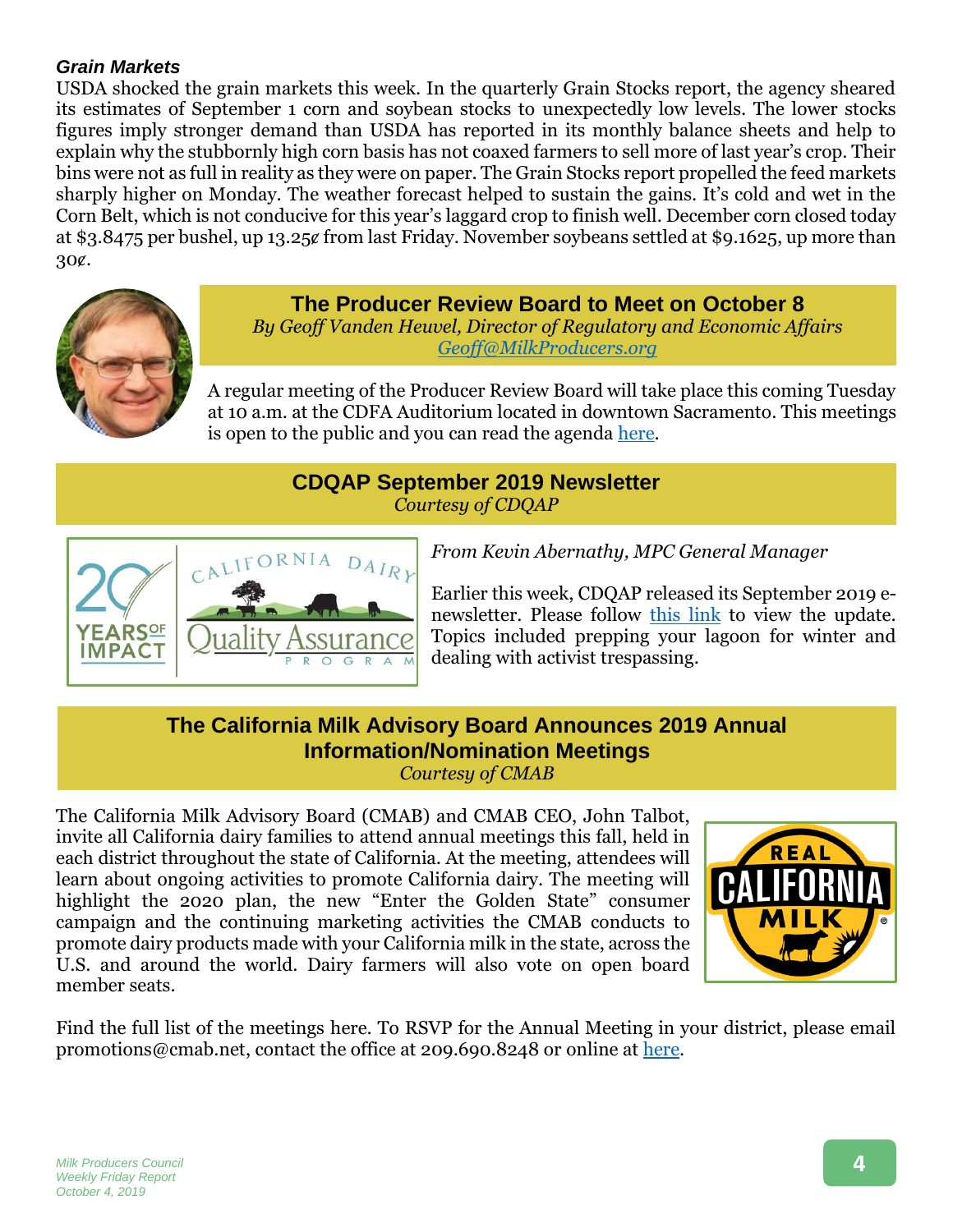#### **CA Dairy Farms Reach Major Milestone in Climate Goal** *Courtesy of Dairy Cares*

*Milk Producers Council has been a longstanding member of Dairy Cares, a coalition of dairy trade groups, cooperatives, processors, and allied industry members working together on industry sustainability issues. The below article published by Dairy Cares details how methane reduction efforts are on track for positive impacts on climate and more.* 



The California Department of Food and Agriculture (CDFA) reported this month that California's dairy farms will soon be more than halfway to achieving the state's world-leading target for reducing methane. [The update](https://www.cdfa.ca.gov/egov/Press_Releases/Press_Release.asp?PRnum=19-085) was part of CDFA's announcement that an additional \$102 million has been awarded this year to support the implementation of dairy methane reduction projects. Ninety-three new projects were funded, including 43 methane digesters that capture methane and 50 alternative manure management projects. There are currently more than 229 dairy methane reduction projects in operation or under development on California dairy farms.

*Read more [here.](https://www.dairycares.com/post/ca-dairy-farms-reach-major-milestone-in-climate-goal)* 

## **Philip Verwey Farms Featured in California Dairy Digital** *Courtesy of California Dairy Magazine*



California Dairy farmer Philip Verwey was recently honored at the eighth annual US Dairy Sustainability Awards ceremony in Rosemont, Illinois. Award winning dairy farmers like Verwey represent the U.S. dairy industry's commitment to sustainability and demonstrate how ingenuity leads to sustainable practices that benefit their businesses, communities and environment. Barb O'Brien, president of the Innovation Center for U.S. Dairy said, "This year's winners show how the innovation and creativity sparked by one farm, one person or one organization can have a ripple effect that goes well beyond their farmgate or front door. Each winner exemplifies our industry's values. They demonstrate that caring for the environment, cows and communities is our heritage and what we stand for every day."

*Read the full article [here.](https://indd.adobe.com/view/34488b86-0af7-4d3f-af77-e9bd0b0ccb0b)*